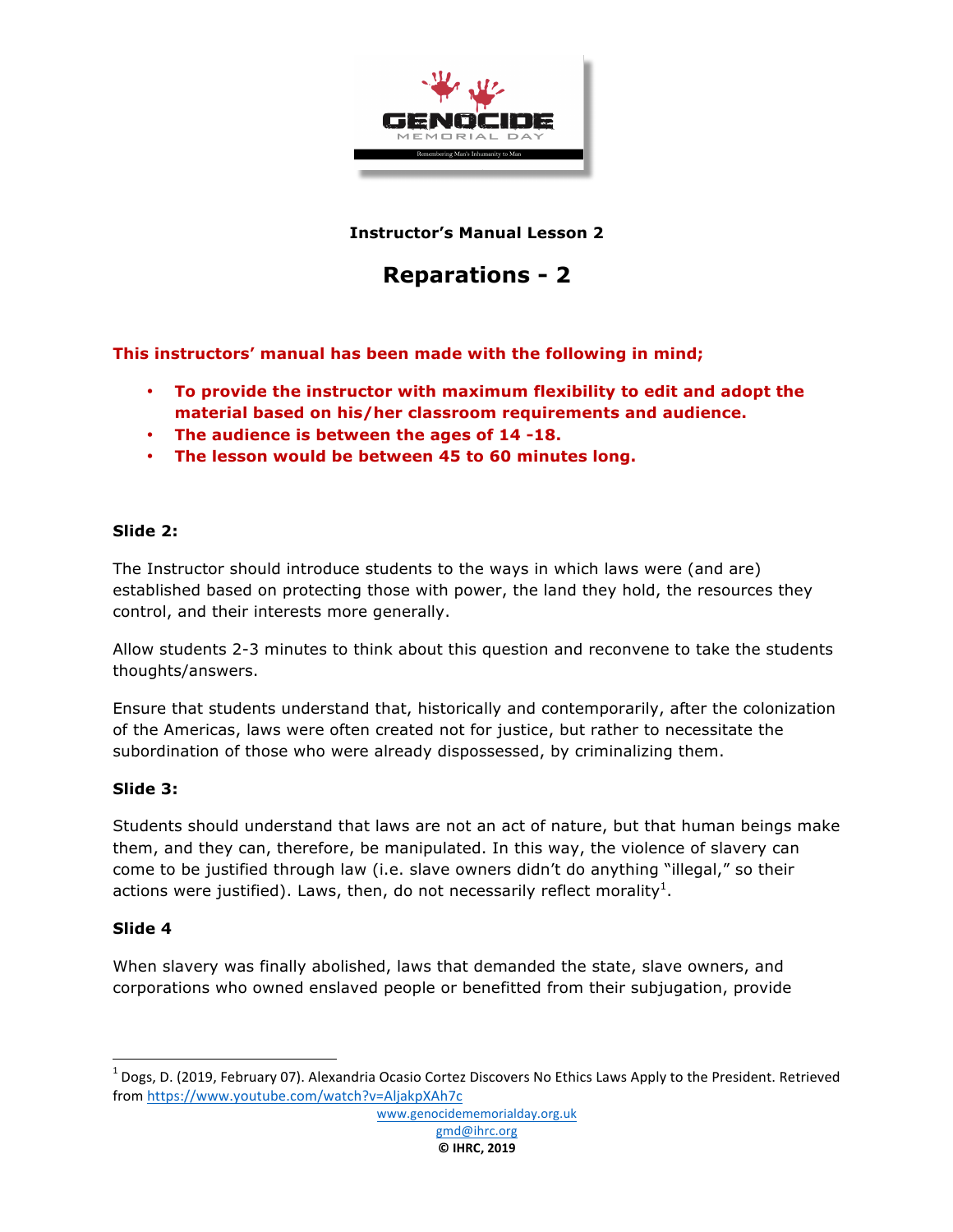reparations were never implemented. Enslaved people were not provided with any capital (for example, land or money).

Because enslaved people were viewed as property that could be bought and sold, when slavery was finally abolished those who owned enslaved people were compensated for the loss of their "property." This, again, illustrates that law does not reflect what is moral, and it also illustrates that enslaved people continued to be viewed as objects; their lives were still given a monetary value, and there was not consideration for the damages of enslavement (loss of culture, loss of language, violence, intergenerational trauma etc.)

The abolition of slavery has often been viewed as a "gift" to enslaved people. This ignores that they were taken from their lands, their labour exploited, and their humanity violated for the purpose of producing capital for their owners. Moreover, the state did not simply just "free" enslaved people. Abolition came through hundreds of years of slave revolts, resistances, and pressure from abolitionists.

## **Slide 5**

Allow students 2-3 minutes to discuss how metropolitan states could be held responsible for the subjugation of the peoples in the places they colonized. What might justice look like?

Explain to students that there was an attempt by Palestinians and the Lebanese to use a Belgian law to file a law suit against Ariel Sharon. In 1982, Sharon led an Israeli invasion of Lebanon and massacred 2000-6000 Palestinians. In 2001, the survivors of this massacre attempted to use a Belgian law that could prosecute foreigners for offenses committed abroad. The U.S. government intervened, however, and demanded that the Belgian government holt the process or the NATO headquarters would be moved out of Belgium. Belgium changed the laws so that the plaintiff must have lived in Belgium for at least three years in order to utilize this law. Though this case ended prematurely, it demonstrates how international law can be used to mete out justice.

## **Slide 6**

Introduce students to "reparations." Keep in mind that some students might not have heard of the idea of reparations before. Reparations for enslavement become particularly important because colonial states, institutions and families benefitted from enslavement (most obviously through accumulating capital from free black labour), and because the psychological, social, and economic effects of enslavement continue until the present day. This is why it is important for there to be both **materia**l and **immaterial reparations**.

### **Slide 7**

Provide students with examples of how material reparations can be enacted, and provide some concrete examples of states or institutions that have provided material reparations.

## **Slide 8**

Provide students with examples of immaterial reparations. These reparations can come through institutional practices and be combined with material reparations. Furthermore,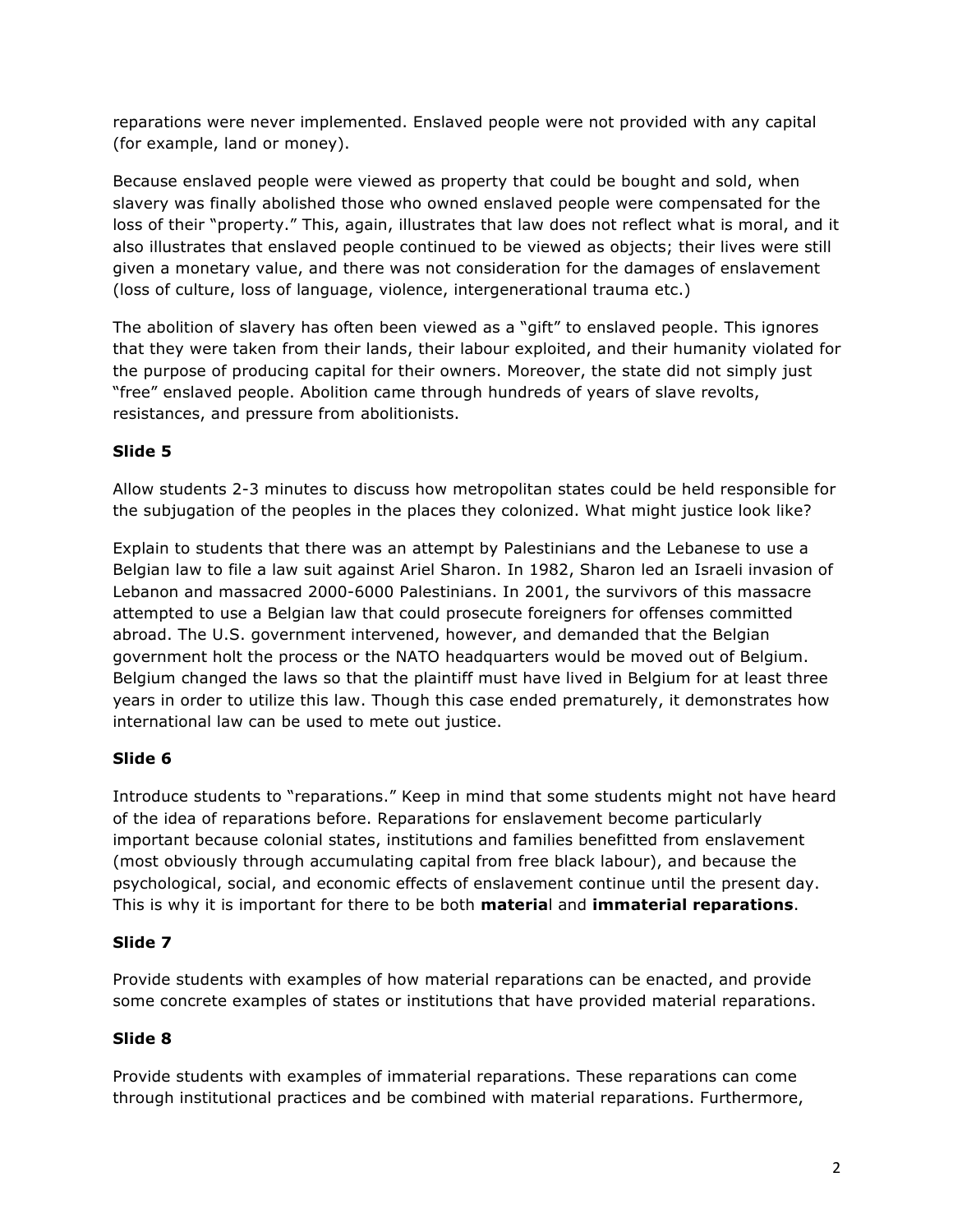they need not be mutually exclusive (such as providing material reparations that can then fund immaterial reparations such as educational projects). Such acts would not only redistribute financial resources for the descendants of enslaved peoples, but it would also provide means for educating and imagining different ways of structuring society that are not based on colonial, Eurocentric, or white institutions.

## **Slide 9**

Though laws are made by those in power (and that power often rests in the hands of colonial states, or those who inherited states built off slave labour and Indigenous land and resources), law can still be created to ensure that reparations are paid to subjugated communities. Go through some examples of how laws have been enacted to attempt to repair historical injustices.

## **Slide 10**

Summarize this lesson with a 2-3 minute discussion about the ways in which laws can, or cannot, address historical injustices through reparations. Present-day laws do not necessarily reflect what is moral.

It is also important that students understand that laws are enacted by states/institutions that are guilty of wrongdoing, which means that the power to enact laws remains in the hands of those who are/were oppressors.

## **Culminating Activity for Lesson 1.**

The instructor may provide reading materials on reparations and apologies such as *20 Questions and Answers on Reparations for Colonialism* (Chapters 13, 16, and 17) and how they connect to the history of the trans-Atlantic slave trade and enslavement.

### **Case 1 Research Project:**

Students should research one law that has been enacted that has positively dealt with the historical injustices of slavery. How does this law facilitate the redistribution of power?

### **Case 2 Critical Thinking:**

Students should explore how laws can, or cannot, provide substantive changes for previously enslaved populations/communities. In what ways can laws tackle historical injustices? Can laws ever be enough?

**Discussion Activities Suggestions** (Can be applied to any discussion questions in the lesson):

**1. Think-pair-share:** Students think about the question themselves and develop a response, they pair with a partner, and finally share their ideas with their partner.